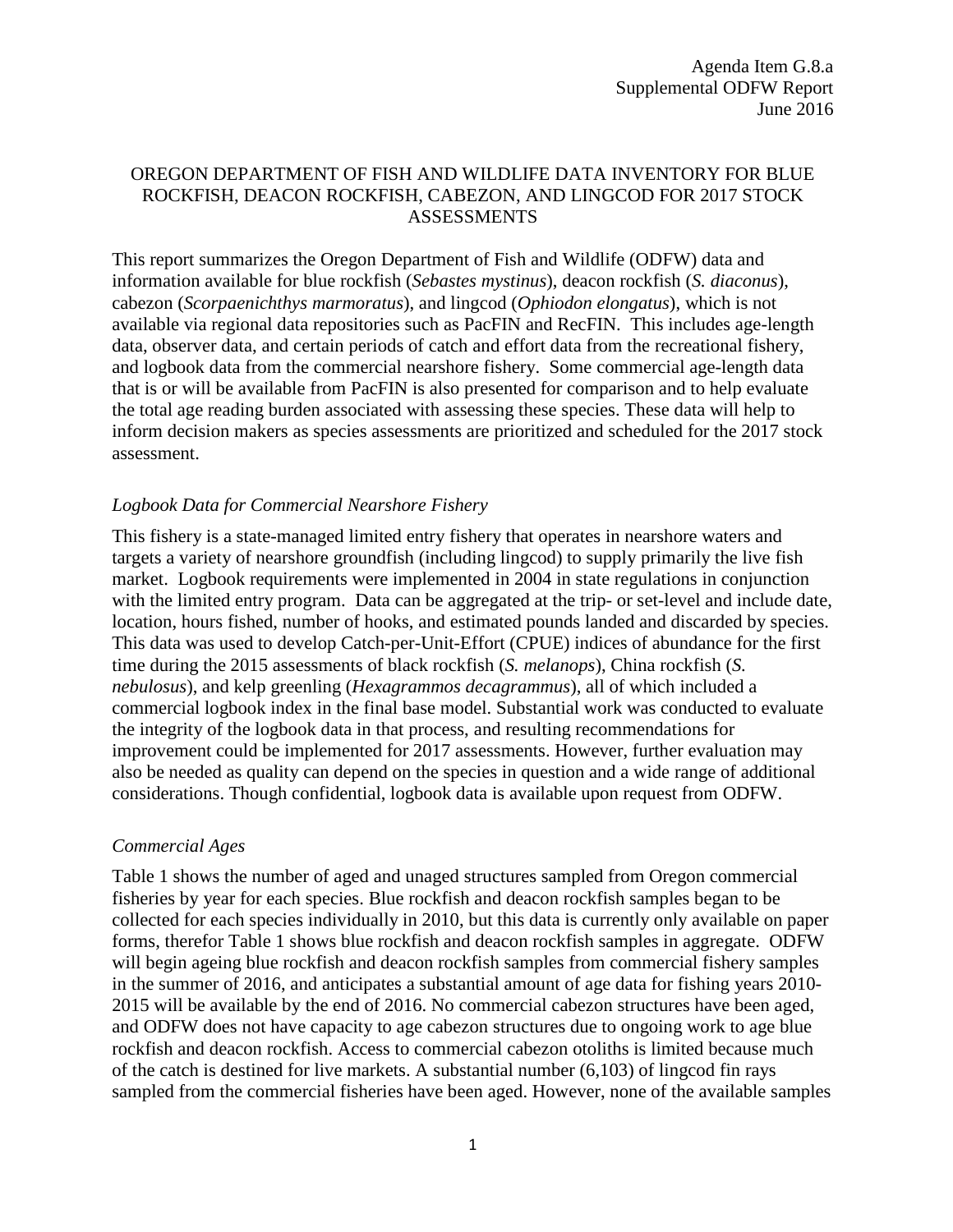from fishing years 1997-1999 and 2008-2015 have been aged. Lingcod fin rays require sectioning and mounting prior to reading, and ODFW may have some limited capacity to assist with preparing fin rays.

### *Recreational Catch*

Recreational catch estimates have been derived from at least three distinct sampling programs, which have varied in occurrence, sampling protocols, and estimation methods over time: ODFWs Ocean Recreational Boat Survey (ORBS) and Shore and Estuary Boat Survey (SEBS) projects, and the federal Marine Recreational Fisheries Statistics Survey (MRFSS). The basis for catch estimates available from the Recreational Fishery Information Network (RecFIN) also vary over time (Figure 1). ORBS has collected data on sport catch and effort since the early 1970s (earlier years have been extrapolated using recreational fishing license sales). These data are available from 1973-2016 and represent ocean boat catches only. For 1973-1992, there are ORBS estimates of the number fish landed by species.

Since monitoring sport salmon catches was the primary focus of early ORBS, data on other species were aggregated to several categories. All rockfish species were part of a generic "rockfish" category and cabezon were part of a "miscellaneous" category, whereas lingcod data has always been its own species-specific category. Data from these categories were separated to species using species composition data taken during the same time period. The level at which species compositions were collected in ORBS has changed over the years. Figure 2 documents how trip type classifications and protocols for collecting species compositions have changed over time in ORBS.

These data would need to be expanded to account for unsampled ports and time periods for blue rockfish, deacon rockfish, and lingcod, while this work has already been completed for cabezon during the 2009 assessment. Catch estimates from ORBS for 1973-1992 are only available from ODFW upon request and are not available on RecFIN. Catch estimates from ORBS are the only estimates available from RecFIN for 1993-2016. Interview level data from the ORBS program, which has been used to develop indices of abundance for several previous assessments, is available from ODFW upon request for 2001-2016. ORBS data represent ocean boat data (charter and private) only. There are data on other fishing modes (shore, estuary boat) from MRFSS and SEBS, available on RecFIN for 1980-2003 and mid-2003 to mid-2005 respectively. However, shore and estuary catches are minor components of the total removals for these species. The availability and sources for each of these data types are summarized in Figure 1.

#### *State Sport Observer Data*

The State Sport Observer (SSO) program was initiated as a pilot program in 2001, and became a permanent program in 2003. The program collects spatial catch, effort, and discard data at sea aboard charter vessels. Blue rockfish and deacon rockfish have not been identified to species until 2016 in this dataset. Recently, staff from ODFW and the Southwest Fishery Science Center developed a relational database with the data collected in this program (Monk et al. 2013). These data are confidential but available upon request through the ODFW. Data may be aggregated at the drift- or trip-level and consist of species specific numbers of fish caught and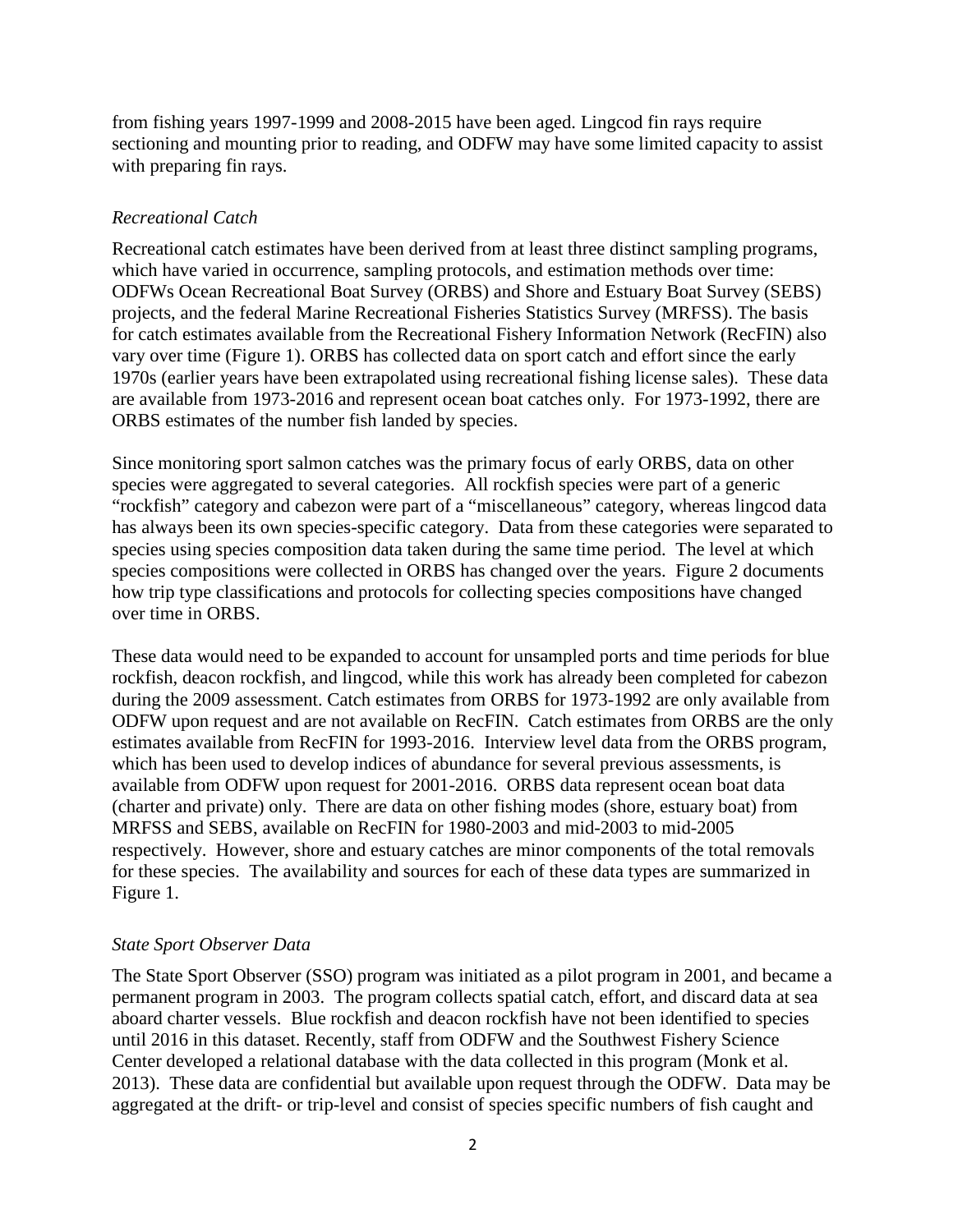discarded by observed anglers, as well as the lengths of discarded fish. There is also some information on gear type, including numbers of hooks, available at the trip level. The database has been used to develop Catch-per-Unit-Effort (CPUE) indices of abundance for several nearshore groundfish assessments. The number of drifts on which each species was encountered is summarized in Table 2.

Length data is only collected for discarded fish, but can be compared to retained catch length compositions recorded by the ORBS program. Initially, observers measured as many discarded fish as possible (2003-2009) but more recently, as many as possible were measured but no more than 10 fish per drift (2010 – present). All four species are discarded at substantive rates in the recreational fishery, blue rockfish and deacon rockfish due to their small average size, and cabezon and lingcod due to minimum size limits for both plus seasonal closures for cabezon (Table 2). Fish weights (W) are calculated in the database using fork length (L; equation:  $W =$  $aL<sup>b</sup>$ ), but are not directly measured at sea.

## *Recreational Length-at-Age Data*

Age structures (and lengths) have been collected from recreational fisheries routinely since 1999 for lingcod and unspecified blue rockfish and since 2005 for cabezon. Blue rockfish and deacon rockfish have been sampled as individual species since 2008, prior to which the two species were sampled in aggregate as unspecified blue rockfish. The number of aged and unaged samples by species is summarized in Table 3 and Table 4. ODFW is currently ageing blue rockfish and deacon rockfish samples and a substantial number of ages for at least 2010- 2015 will be available by the end of 2016. Cabezon samples remain largely unaged, although a limited number of were aged for the 2009 assessment, primarily to inform growth parameters. A substantial number of lingcod ages are available for 1999-2008, but more recent samples are unaged. ODFW does not currently have resources to conduct production ageing of cabezon or lingcod samples for 2017 assessments, although ODFW may be able to provide some assistance in preparing lingcod fin rays for ageing.

## *Special Project and Research Biological Data*

Length, weight, age structures and other biological data are often collected by ODFW for "special projects" and research. Special project samples are typically fishery samples collected in a manner similar to commercial market samples or recreational age samples. They may represent targeted sampling for a specific purpose (e.g., estimating maturity curves), or samples that did not meet standard protocols for any number of reasons. Depending on how they were collected, a number of these samples may be integrated with standard fishery samples, especially where sample size is lacking. These samples are often associated with additional material such as maturity status, gonad samples, or tissue samples. The same types of information are also collected during targeted, fishery independent research projects which often mimic commercial or recreational fishing practices.

Table 5 tabulates the number of aged and unaged structures by species and source for special project and research samples. Samples designated as from an unknown source are typically fishery samples that lack a record of whether they were collected from a recreational or commercial fishery.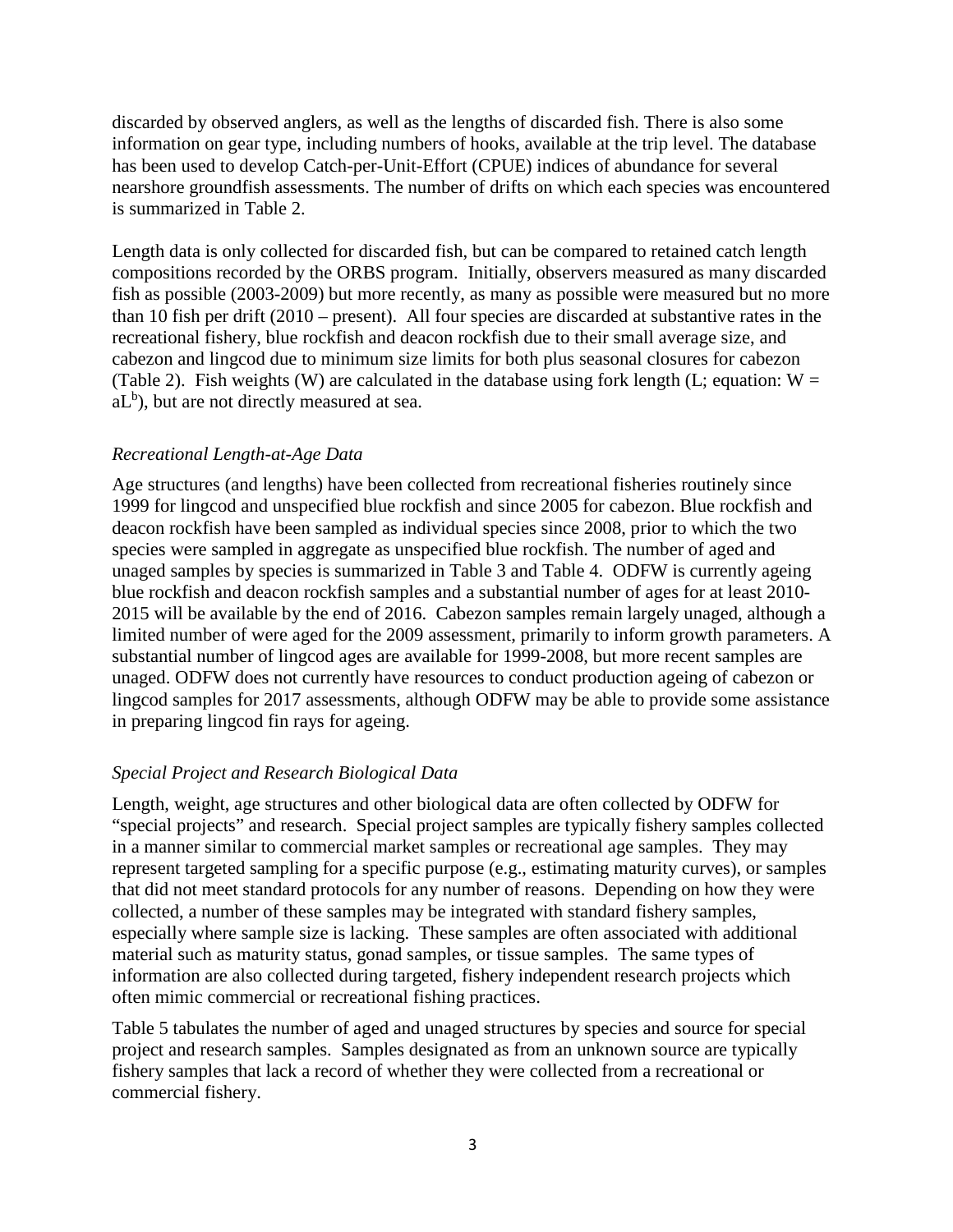ODFW has published reports on length- and age-at-maturity for blue rockfish and deacon rockfish (Hannah et al. 2015) and cabezon (Hannah et al. 2009)

## **References**

Hannah, R.W, M.T.O. Blume, and J.E. Thompson. Length and age at maturity of female yelloweye rockfish (*Sebastes ruberrimus*) and cabezon (*Scorpaenichthys* marmoratus) from Oregon waters based on histological evaluation of maturity. ODFW Information Report # 2009 04. [http://www.dfw.state.or.us/MRP/publications/docs/Info200904\\_YlwEyeRF\\_Maturity.pdf](http://www.dfw.state.or.us/MRP/publications/docs/Info200904_YlwEyeRF_Maturity.pdf)

Hannah, R.W, D.W. Wagman, and L.A. Kautzi. Cryptic speciation in the blue rockfish (*Sebastes mystinus*): age, growth and female maturity of the blue-sided rockfish, a newly identified species, from Oregon waters. ODFW Information Report # 2015-01. [http://www.dfw.state.or.us/MRP/publications/docs/Info\\_Rept\\_2015-01\\_blue-sided\\_rf.pdf](http://www.dfw.state.or.us/MRP/publications/docs/Info_Rept_2015-01_blue-sided_rf.pdf)

Monk, M., E.J. Dick, T. Buell, L. Zumbrunnen, A. Dauble and D. Pearson. 2013. Documentation of a relational database for the Oregon Sport Groundfish Onboard Sampling program. NOAA Technical Memorandum NMFS-SWFSC-519. [http://swfsc.noaa.gov/publications/TM/SWFSC/NOAA-TM-NMFS-SWFSC-519.pdf.](http://swfsc.noaa.gov/publications/TM/SWFSC/NOAA-TM-NMFS-SWFSC-519.pdf)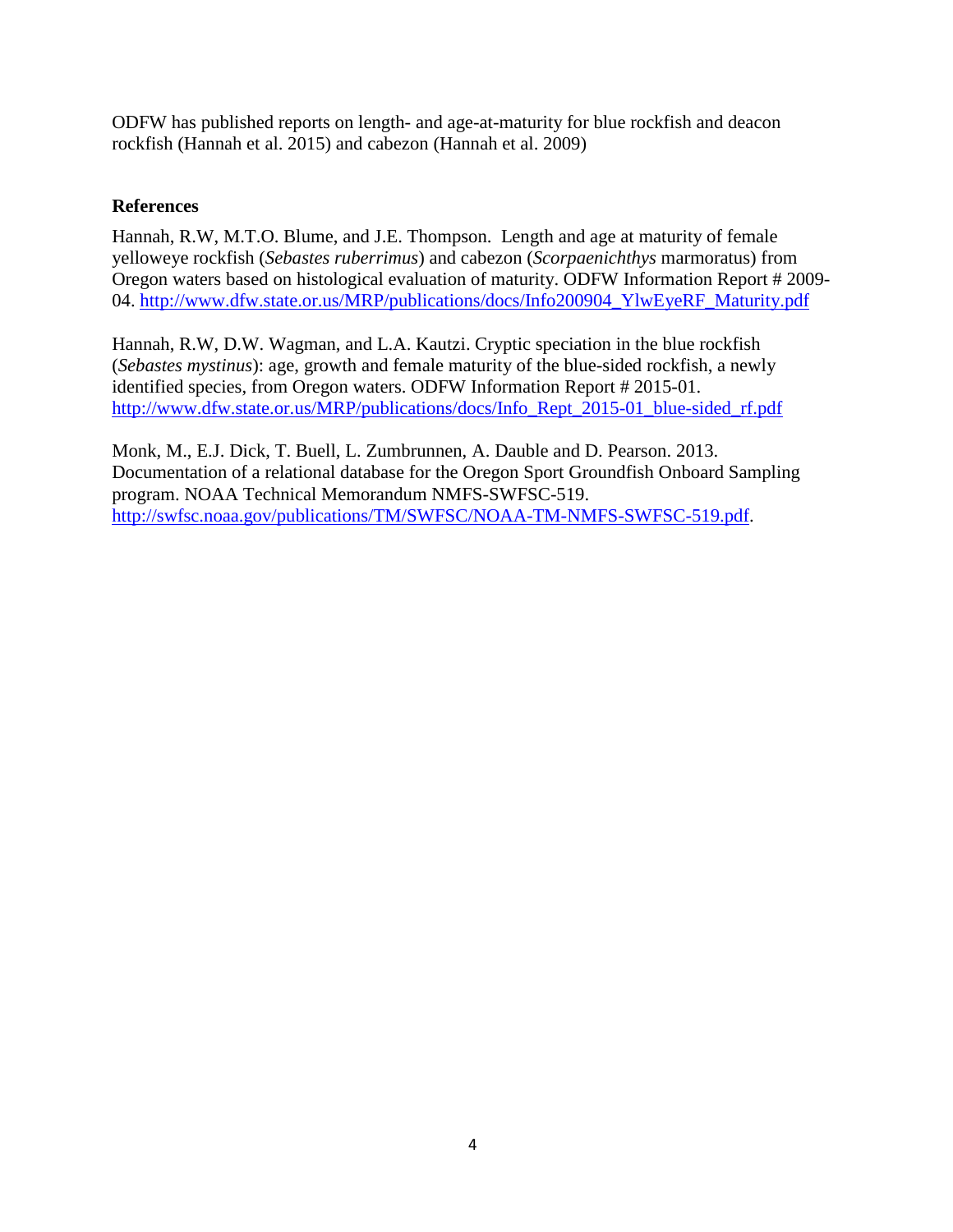# **Figures**

Figure 1. Availability of recreational catch estimates and sample data by year and source

|                                       |  |  |  |  |  |  |                                  |              |  |                                |  |                                                              |  |            |                                                                                                                                                                |             |             |          |                          |                |                 |    |    | <b>ESTIMATES: SPORT OCEAN BOATS</b> |                                                                             |                                                                                      |           |             |                |                   |                                                                                                                                           |             |  |  |                            |  |  |                                                                                                          |
|---------------------------------------|--|--|--|--|--|--|----------------------------------|--------------|--|--------------------------------|--|--------------------------------------------------------------|--|------------|----------------------------------------------------------------------------------------------------------------------------------------------------------------|-------------|-------------|----------|--------------------------|----------------|-----------------|----|----|-------------------------------------|-----------------------------------------------------------------------------|--------------------------------------------------------------------------------------|-----------|-------------|----------------|-------------------|-------------------------------------------------------------------------------------------------------------------------------------------|-------------|--|--|----------------------------|--|--|----------------------------------------------------------------------------------------------------------|
|                                       |  |  |  |  |  |  | 73 74 75 76 77 78 79 80 81 82 83 |              |  | 84 85 86                       |  | -87                                                          |  | -88<br>-89 |                                                                                                                                                                |             |             |          |                          |                |                 |    | 98 | 99                                  |                                                                             |                                                                                      | 03        |             |                | 04 05 06 07 08 09 |                                                                                                                                           |             |  |  | 10 11 12 13 14             |  |  |                                                                                                          |
|                                       |  |  |  |  |  |  |                                  |              |  | <b>New ORBS Reconstruction</b> |  |                                                              |  |            |                                                                                                                                                                |             |             |          |                          |                |                 |    |    |                                     |                                                                             |                                                                                      |           |             |                |                   |                                                                                                                                           | <b>ORBS</b> |  |  |                            |  |  |                                                                                                          |
|                                       |  |  |  |  |  |  |                                  | <b>MRFSS</b> |  |                                |  |                                                              |  |            |                                                                                                                                                                | <b>ORBS</b> |             |          |                          |                |                 |    |    |                                     |                                                                             |                                                                                      |           |             |                |                   |                                                                                                                                           |             |  |  |                            |  |  |                                                                                                          |
|                                       |  |  |  |  |  |  |                                  |              |  |                                |  |                                                              |  |            |                                                                                                                                                                |             |             |          |                          |                |                 |    |    |                                     |                                                                             |                                                                                      |           |             |                |                   |                                                                                                                                           |             |  |  |                            |  |  |                                                                                                          |
|                                       |  |  |  |  |  |  |                                  |              |  |                                |  |                                                              |  |            |                                                                                                                                                                |             |             |          |                          |                |                 |    |    |                                     |                                                                             |                                                                                      |           |             |                |                   |                                                                                                                                           |             |  |  |                            |  |  |                                                                                                          |
|                                       |  |  |  |  |  |  |                                  |              |  |                                |  |                                                              |  |            |                                                                                                                                                                |             |             |          |                          |                |                 |    |    |                                     |                                                                             |                                                                                      |           |             |                |                   |                                                                                                                                           |             |  |  |                            |  |  |                                                                                                          |
|                                       |  |  |  |  |  |  |                                  |              |  |                                |  |                                                              |  |            |                                                                                                                                                                |             |             |          |                          |                |                 |    |    |                                     |                                                                             |                                                                                      |           |             |                |                   |                                                                                                                                           |             |  |  |                            |  |  |                                                                                                          |
| <b>SAMPLE DATA: SPORT OCEAN BOATS</b> |  |  |  |  |  |  |                                  |              |  |                                |  |                                                              |  |            |                                                                                                                                                                |             |             |          |                          |                |                 |    |    |                                     |                                                                             |                                                                                      |           |             |                |                   |                                                                                                                                           |             |  |  |                            |  |  |                                                                                                          |
|                                       |  |  |  |  |  |  |                                  |              |  |                                |  |                                                              |  |            |                                                                                                                                                                |             |             |          |                          |                |                 |    |    |                                     |                                                                             |                                                                                      |           |             |                |                   |                                                                                                                                           |             |  |  |                            |  |  |                                                                                                          |
|                                       |  |  |  |  |  |  |                                  |              |  |                                |  |                                                              |  |            |                                                                                                                                                                |             |             |          |                          |                |                 |    |    |                                     |                                                                             |                                                                                      |           |             |                |                   |                                                                                                                                           |             |  |  |                            |  |  |                                                                                                          |
|                                       |  |  |  |  |  |  |                                  |              |  |                                |  |                                                              |  |            |                                                                                                                                                                |             |             |          |                          |                |                 |    |    |                                     |                                                                             |                                                                                      |           |             |                |                   |                                                                                                                                           |             |  |  |                            |  |  |                                                                                                          |
|                                       |  |  |  |  |  |  |                                  |              |  |                                |  |                                                              |  |            |                                                                                                                                                                |             |             |          |                          |                |                 |    |    |                                     |                                                                             |                                                                                      |           |             |                |                   |                                                                                                                                           |             |  |  |                            |  |  |                                                                                                          |
|                                       |  |  |  |  |  |  |                                  |              |  |                                |  | <b>MRFSS</b><br><b>MRFSS</b><br><b>MRFSS</b><br><b>MRFSS</b> |  |            | 73 74 75 76 77 78 79 80 81 82 83 84 85 86 87 88 89<br>73 74 75 76 77 78 79 80 81 82 83 84 85 86 87 88 89<br>73 74 75 76 77 78 79 80 81 82 83 84 85 86 87 88 89 | 90.         | 90 91<br>91 | 92<br>92 | 90 91 92 93<br>93<br>93. | 94<br>94<br>94 | 95<br>95<br>95. | 96 | 97 | 9697<br><b>MRFSS</b>                | 9899<br><b>MRFSS</b><br>9899<br><b>MRFSS</b><br>96 97 98 99<br><b>MRFSS</b> | <b>Older ORBS Reconstruction</b><br>-00<br><b>MRFSS Reconstruction</b><br>-00<br>-00 | 01<br>-01 | <b>Both</b> | 02 03<br>02 03 | 04                | <b>ESTIMATES: SPORT SHORE AND ESTUARY BOATS</b><br><b>SEBS</b><br><b>SAMPLE DATA: SPORT SHORE AND ESTUARY BOATS</b><br>-05<br><b>SEBS</b> | 06.         |  |  | <b>ORBS</b><br><b>ORBS</b> |  |  | 01 02 03 04 05 06 07 08 09 10 11 12 13 14<br>04 05 06 07 08 09 10 11 12 13 14<br>07 08 09 10 11 12 13 14 |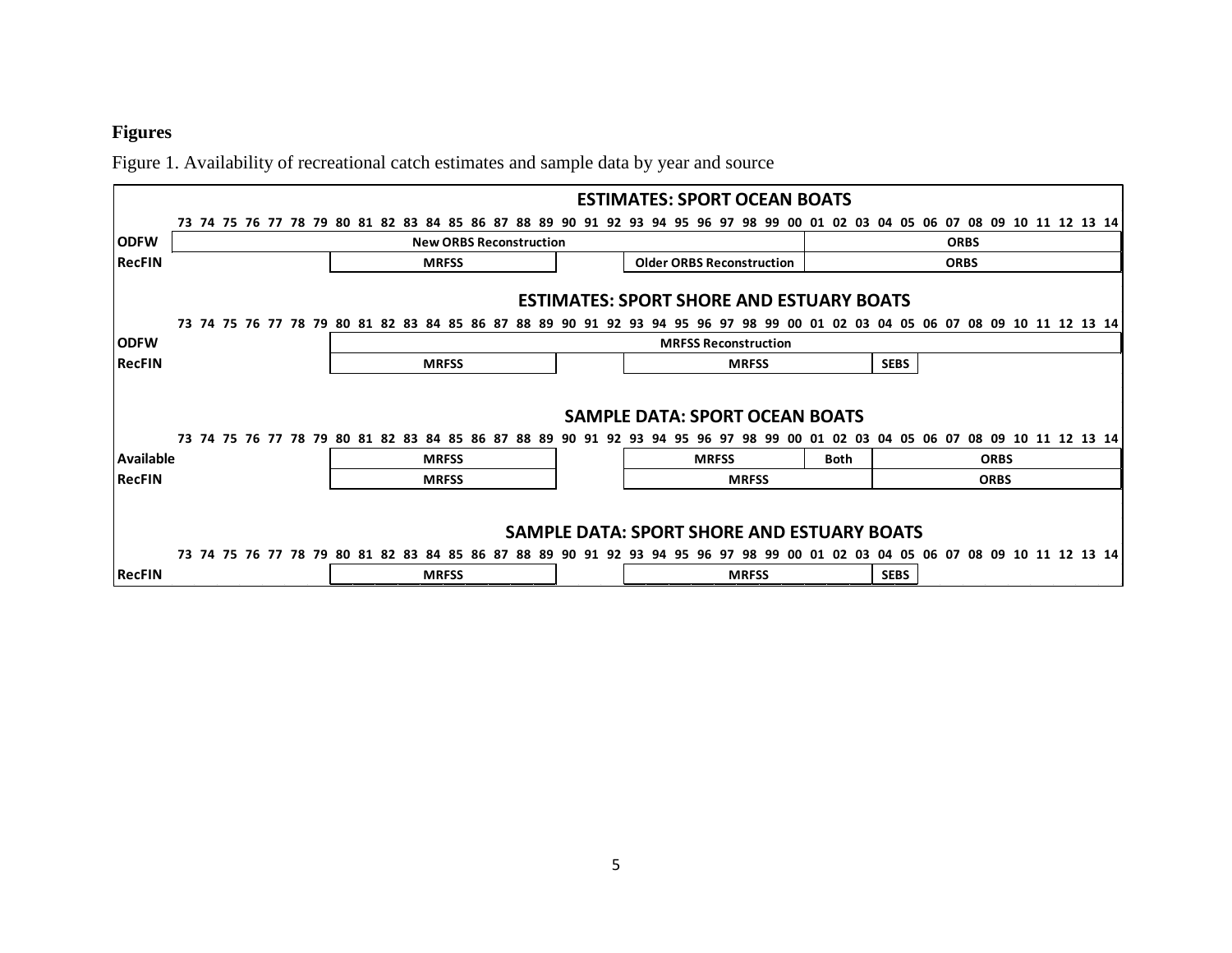Figure 2: Timeline of bottomfish species composition collection and sampling, 1979 – present.

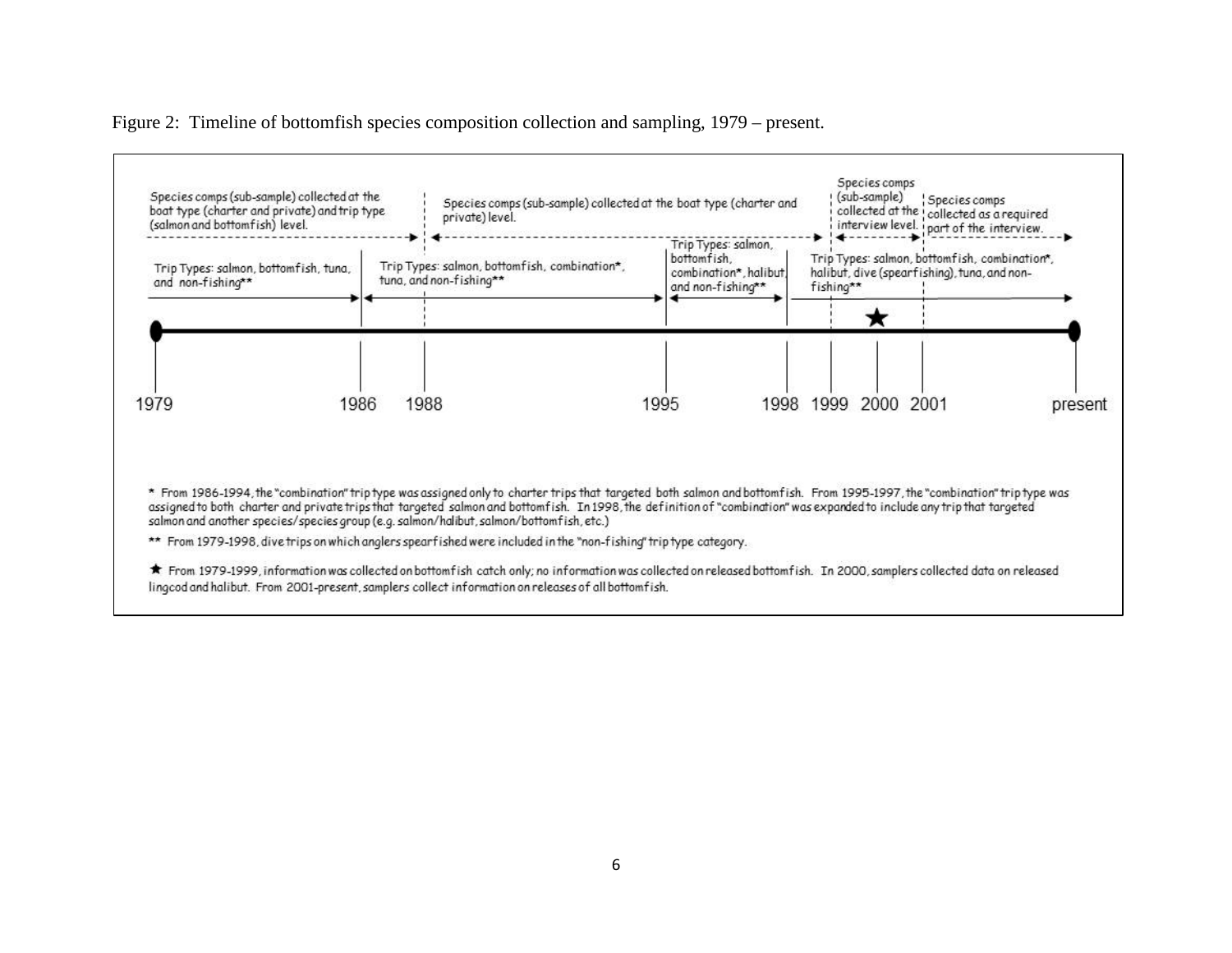## **Tables**

Table 1: ODFW commercial market sample age structures for blue rockfish, deacon rockfish, cabezon, and lingcod.

| Year         |             | <b>Unspecified Blue/Deacon</b> |                  | Cabezon      | Lingcod     |                |  |
|--------------|-------------|--------------------------------|------------------|--------------|-------------|----------------|--|
|              |             | rockfish                       |                  |              |             |                |  |
|              | Aged        | Unaged                         | Aged             | Unaged       | Aged        | Unaged         |  |
| 1992         | $\pmb{0}$   | 13                             | $\pmb{0}$        | $\pmb{0}$    | 1,259       | 19             |  |
| 1993         | $\pmb{0}$   | $\mathbf 0$                    | $\boldsymbol{0}$ | $\mathbf 0$  | 1,306       | 10             |  |
| 1994         | $\pmb{0}$   | 0                              | $\pmb{0}$        | $\mathbf 0$  | 494         | $\overline{2}$ |  |
| 1995         | $\pmb{0}$   | $\boldsymbol{0}$               | $\pmb{0}$        | $\pmb{0}$    | 330         | 75             |  |
| 1996         | $\mathbf 0$ | $\boldsymbol{0}$               | $\mathbf 0$      | $\mathbf 0$  | 306         | $\pmb{0}$      |  |
| 1997         | $\pmb{0}$   | $\boldsymbol{0}$               | $\pmb{0}$        | $\pmb{0}$    | $\pmb{0}$   | 744            |  |
| 1998         | $\pmb{0}$   | $\boldsymbol{0}$               | $\pmb{0}$        | $\pmb{0}$    | $\mathbf 0$ | 443            |  |
| 1999         | $\pmb{0}$   | $\boldsymbol{0}$               | $\mathbf 0$      | $\pmb{0}$    | $\mathbf 0$ | 663            |  |
| 2000         | $\pmb{0}$   | 32                             | $\boldsymbol{0}$ | $\mathbf 0$  | 118         | 265            |  |
| 2001         | $\pmb{0}$   | $\boldsymbol{0}$               | $\pmb{0}$        | $\pmb{0}$    | 383         | 28             |  |
| 2002         | $\pmb{0}$   | 15                             | $\pmb{0}$        | $\pmb{0}$    | 335         | 125            |  |
| 2003         | $\mathbf 0$ | 64                             | $\mathbf 0$      | 8            | 322         | $\mathbf{1}$   |  |
| 2004         | $\pmb{0}$   | 81                             | $\pmb{0}$        | $\pmb{0}$    | 328         | 24             |  |
| 2005         | $\pmb{0}$   | 32                             | $\pmb{0}$        | $\pmb{0}$    | 238         | 24             |  |
| 2006         | $\pmb{0}$   | 54                             | $\boldsymbol{0}$ | $\mathbf 0$  | 147         | 211            |  |
| 2007         | $\pmb{0}$   | 160                            | $\pmb{0}$        | $\mathbf{1}$ | 374         | 35             |  |
| 2008         | $\mathbf 0$ | 75                             | $\pmb{0}$        | $\mathbf{1}$ | 163         | 207            |  |
| 2009         | $\pmb{0}$   | 150                            | $\boldsymbol{0}$ | 21           | $\pmb{0}$   | 226            |  |
| 2010         | $\pmb{0}$   | 349                            | $\boldsymbol{0}$ | 9            | $\pmb{0}$   | 202            |  |
| 2011         | $\pmb{0}$   | 505                            | $\pmb{0}$        | 40           | $\mathbf 0$ | 241            |  |
| 2012         | $\pmb{0}$   | 440                            | $\pmb{0}$        | 55           | $\pmb{0}$   | 215            |  |
| 2013         | $\pmb{0}$   | 649                            | $\pmb{0}$        | 34           | $\pmb{0}$   | 281            |  |
| 2014         | $\mathbf 0$ | 606                            | $\mathbf 0$      | 40           | $\mathbf 0$ | 313            |  |
| 2015         | $\pmb{0}$   | 155                            | $\pmb{0}$        | $\mathbf 0$  | $\mathbf 0$ | 149            |  |
| <b>Total</b> | $\pmb{0}$   | 3,736                          | $\pmb{0}$        | 209          | 6,103       | 4,503          |  |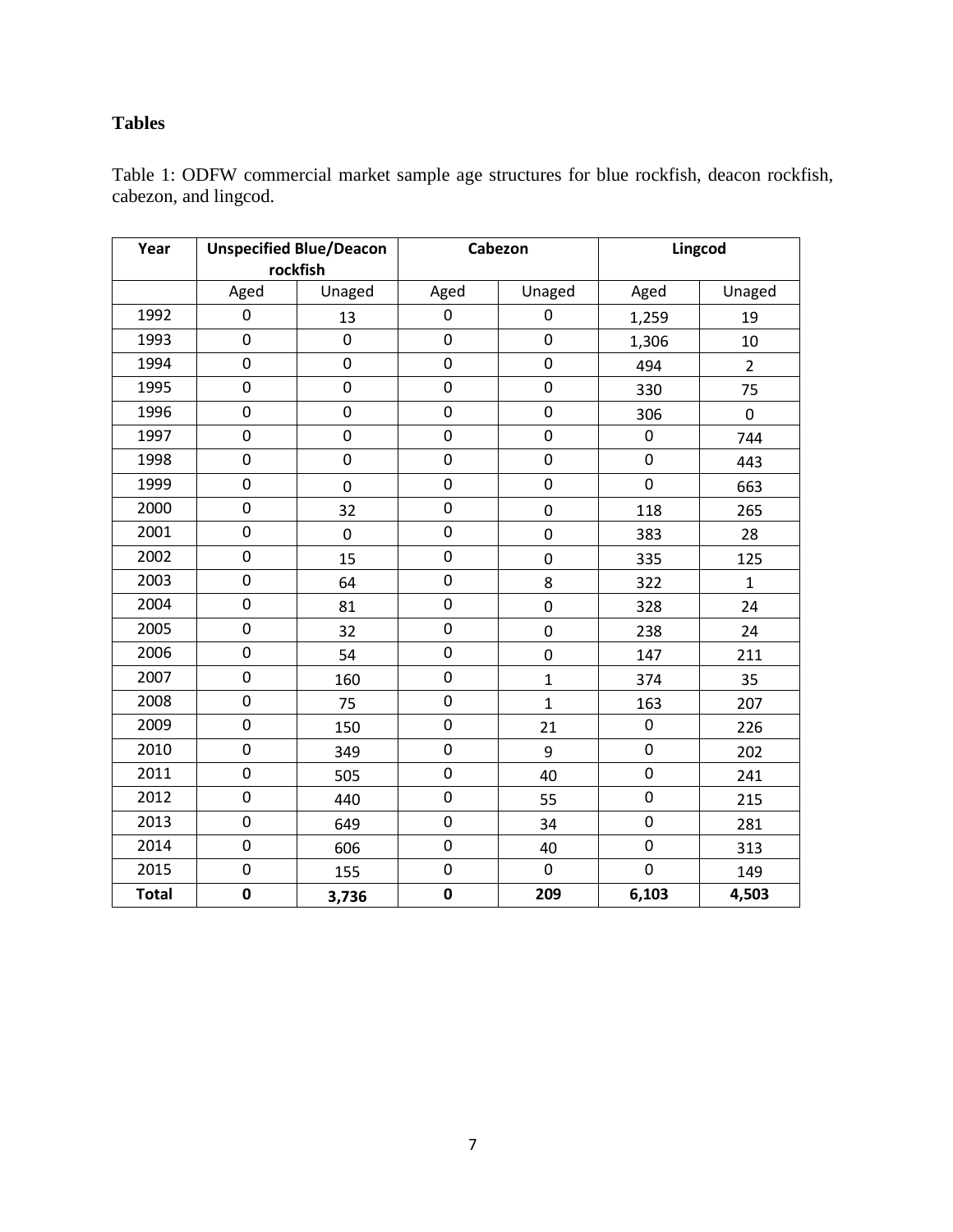| <b>Species</b>                         | <b>Number</b><br><b>Retained</b> | <b>Number</b><br><b>Discarded</b> | <b>Drifts</b><br><b>Encountered</b> | <b>Percent of Drifts</b><br><b>Encountered</b> | Number of<br>discard lengths |
|----------------------------------------|----------------------------------|-----------------------------------|-------------------------------------|------------------------------------------------|------------------------------|
| Unspecified<br>Blue/Deacon<br>rockfish | 4.732                            | 2,368                             | 3.460                               | 24                                             | 2,051                        |
| Cabezon                                | 624                              | 273                               | 1,324                               | 9                                              | 256                          |
| Lingcod                                | 3,066                            | 2,898                             | 4,845                               | 34                                             | 2,415                        |

Table 2: Observed encounters in the SSO program for blue rockfish, deacon rockfish, cabezon, and lingcod for 2001-2014.

Table 3: ODFW recreational age structures for blue rockfish and deacon rockfish. Shaded cells indicate the time period for which blue rockfish and deacon rockfish sampled as a single species.

|              |             | <b>Blue Rockfish</b> |             | <b>Deacon Rockfish</b> |             | <b>Unspecified Blue/Deacon</b><br><b>Rockfish</b> |
|--------------|-------------|----------------------|-------------|------------------------|-------------|---------------------------------------------------|
| Year         | Aged        | Unaged               | Aged        | Unaged                 | Aged        | Unaged                                            |
| 1999         |             |                      |             |                        | $\mathbf 0$ | 726                                               |
| 2000         |             |                      |             |                        | $\pmb{0}$   | 566                                               |
| 2001         |             |                      |             |                        | $\mathbf 0$ | 1,393                                             |
| 2002         |             |                      |             |                        | $\pmb{0}$   | 739                                               |
| 2003         |             |                      |             |                        | $\mathbf 0$ | 785                                               |
| 2004         |             |                      |             |                        | $\pmb{0}$   | 501                                               |
| 2005         |             |                      |             |                        | $\mathbf 0$ | 477                                               |
| 2006         |             |                      |             |                        | $\mathbf 0$ | 899                                               |
| 2007         |             |                      |             |                        | $\pmb{0}$   | 863                                               |
| 2008         | 0           | 66                   | 0           | 826                    | $\pmb{0}$   | 34                                                |
| 2009         | 0           | 78                   | 0           | 944                    | $\mathbf 0$ | 29                                                |
| 2010         | $\mathbf 0$ | 65                   | $\mathbf 0$ | 842                    | $\pmb{0}$   | 47                                                |
| 2011         | $\mathbf 0$ | 62                   | 386         | 398                    | $\mathbf 0$ | $\overline{7}$                                    |
| 2012         | 121         | 0                    | 408         | 457                    | $\mathbf 0$ | 10                                                |
| 2013         | 91          | $\mathbf 0$          | 375         | 246                    | $\mathbf 0$ | 3                                                 |
| 2014         | 132         | $\mathbf 0$          | 371         | 250                    | $\mathbf 0$ | $\overline{2}$                                    |
| 2015         | 0           | 126                  | 0           | 671                    | $\pmb{0}$   | 0                                                 |
| <b>Total</b> | 344         | 397                  | 1,540       | 4,634                  | $\mathbf 0$ | 7,081                                             |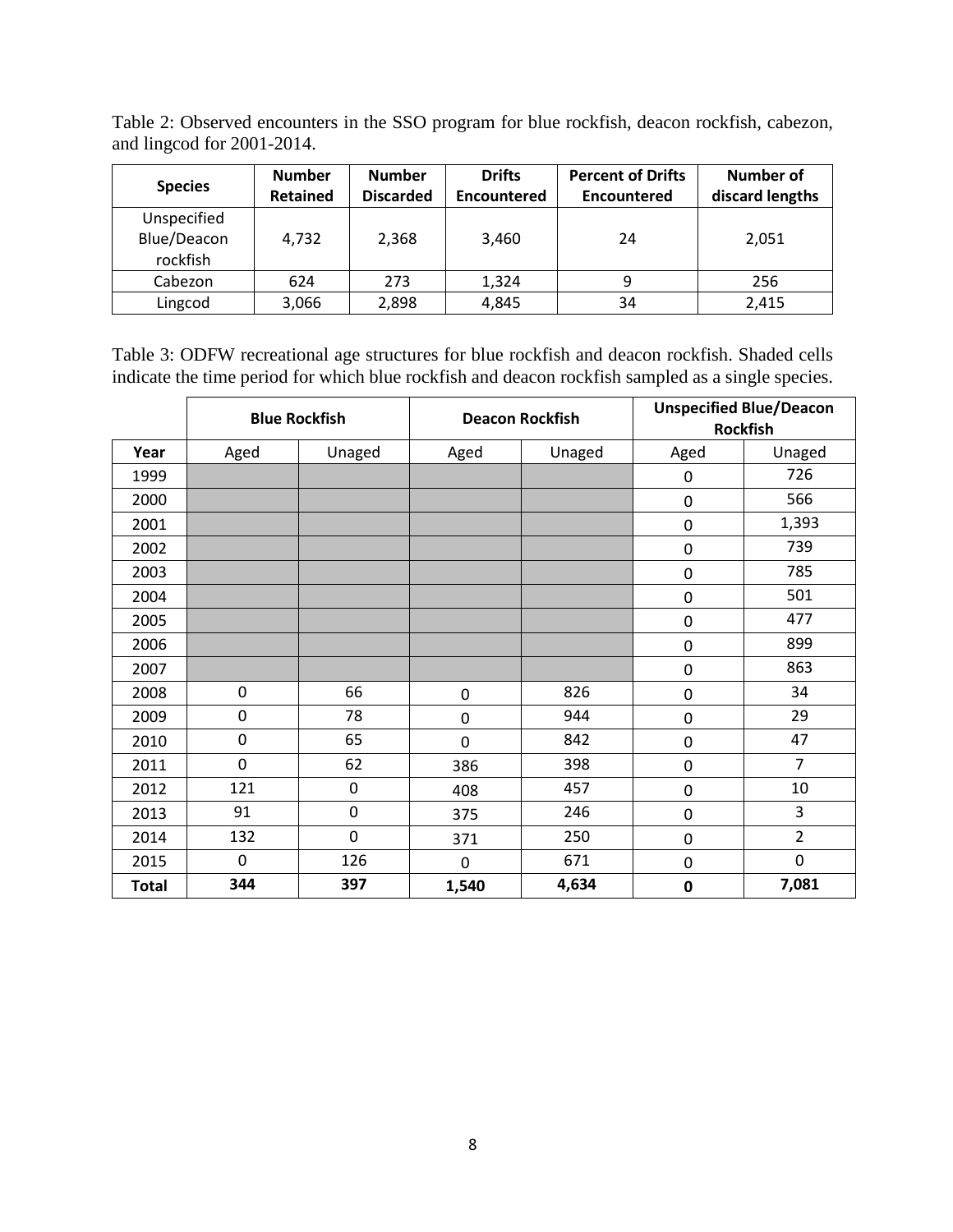|              | Cabezon  |              | Lingcod        |        |  |  |  |  |
|--------------|----------|--------------|----------------|--------|--|--|--|--|
| Year         | Aged     | Unaged       | Aged           | Unaged |  |  |  |  |
| 1999         |          |              | 688*           | 1,049  |  |  |  |  |
| 2000         |          |              | 803*           | 1,460  |  |  |  |  |
| 2001         |          |              | 646            | 823    |  |  |  |  |
| 2002         |          |              | 860            | 3      |  |  |  |  |
| 2003         |          |              | 805            | 13     |  |  |  |  |
| 2004         |          |              | 651            | 44     |  |  |  |  |
| 2005         | 73       | 0            | 479            | 59     |  |  |  |  |
| 2006         | 337      | $\mathbf{1}$ | 816            | 371    |  |  |  |  |
| 2007         | 231      | 0            | 798            | 250    |  |  |  |  |
| 2008         | 410      | 0            | 742            | 294    |  |  |  |  |
| 2009         | $\Omega$ | 433          | 0              | 1,031  |  |  |  |  |
| 2010         | 0        | 351          | $\overline{0}$ | 1,019  |  |  |  |  |
| 2011         | 0        | 334          | 0              | 1,059  |  |  |  |  |
| 2012         | 0        | 278          | 0              | 1,046  |  |  |  |  |
| 2013         | 0        | 153          | 0              | 1,032  |  |  |  |  |
| 2014         | 0        | 73           | 0              | 1,014  |  |  |  |  |
| 2015         | $\Omega$ | 93           | 0              | 1,029  |  |  |  |  |
| <b>Total</b> | 1,051    | 1,716        | 7,288          | 11,596 |  |  |  |  |

Table 4: Collected ODFW recreational age structures for cabezon and lingcod.

\*The majority of aged lingcod fin rays from years 1999 (n=510) and 2000 (n=539) are noted as "unreliable" in the database.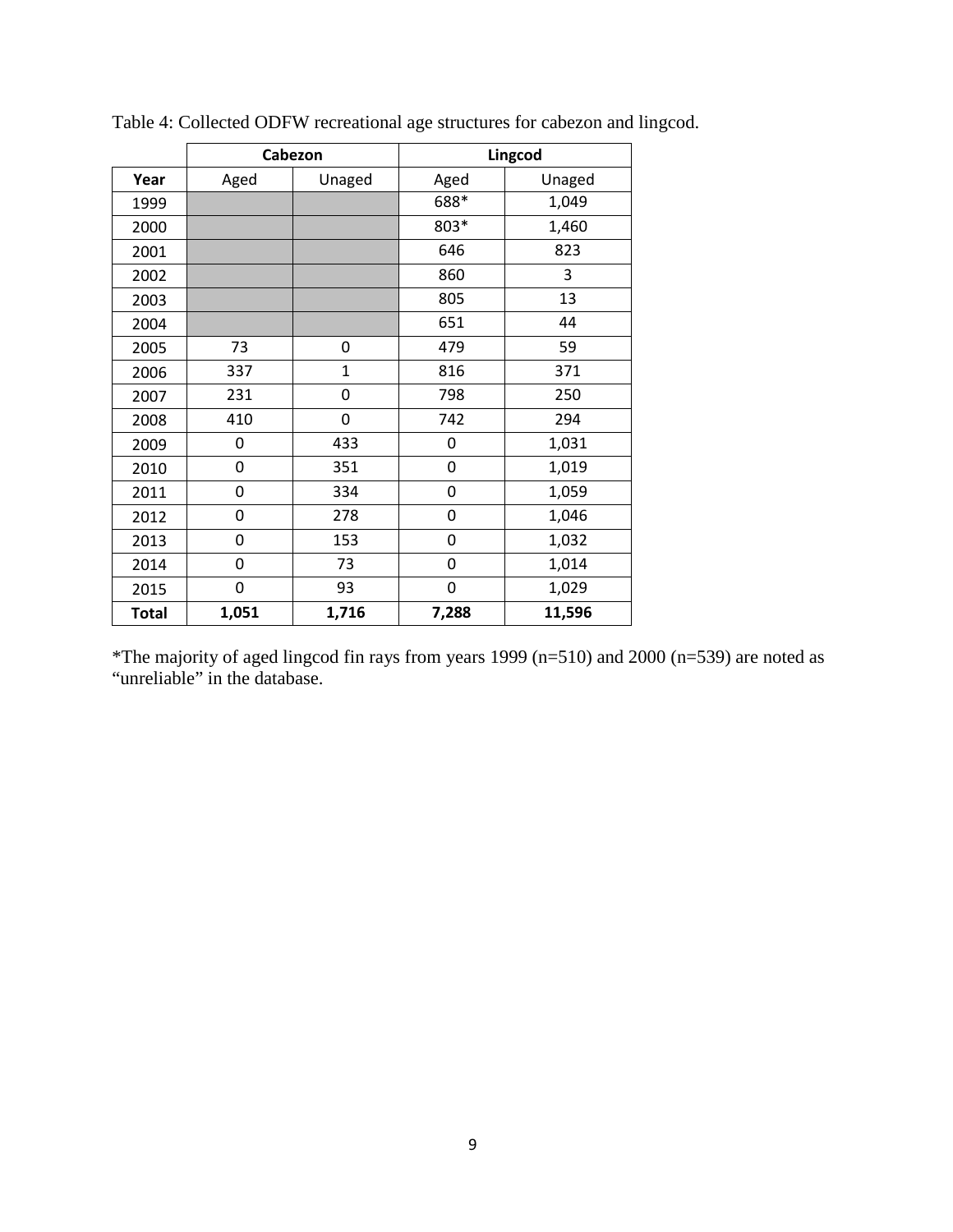|                      |              |                  | <b>Commercial</b>       |                         | Recreational   |                  | Research       | <b>Unknown</b> |                  |  |
|----------------------|--------------|------------------|-------------------------|-------------------------|----------------|------------------|----------------|----------------|------------------|--|
| <b>Species</b>       | Year         | Aged             | Unaged                  | Aged                    | Unaged         | Aged             | Unaged         | Aged           | Unaged           |  |
| Unspecified          | 1998         | $\overline{0}$   | $\overline{0}$          | $\overline{0}$          | $\overline{0}$ | $\overline{2}$   | 867            | $\overline{0}$ | $\overline{0}$   |  |
| Blue/Deacon          | 1999         | 0                | $\mathbf 0$             | $\mathbf 0$             | $\mathbf 0$    | $\mathbf 0$      | 183            | $\pmb{0}$      | $\mathbf 0$      |  |
| rockfish             | 2000         | 0                | 13                      | $\mathbf 0$             | $\mathbf 0$    | 50               | 691            | $\mathbf 0$    | $\overline{0}$   |  |
|                      | 2001         | 0                | 8                       | $\boldsymbol{0}$        | $\pmb{0}$      | $\pmb{0}$        | 156            | $\pmb{0}$      | $\boldsymbol{0}$ |  |
|                      | 2002         | 0                | 12                      | $\mathbf 0$             | $\mathbf 0$    | $\mathbf 0$      | $\mathbf 0$    | $\pmb{0}$      | $\mathbf 0$      |  |
|                      | 2005         | 0                | 297                     | $\mathbf 0$             | $\mathbf 0$    | $\mathbf 0$      | $\mathbf 0$    | $\mathbf 0$    | $\mathbf 0$      |  |
|                      | 2006         | $\boldsymbol{0}$ | $\overline{\mathbf{4}}$ | $\pmb{0}$               | $\mathbf 0$    | $\pmb{0}$        | $\mathbf 0$    | $\pmb{0}$      | $\pmb{0}$        |  |
|                      | 2007         | $\mathbf 0$      | $\overline{3}$          | $\boldsymbol{0}$        | 86             | $\pmb{0}$        | $\mathbf 0$    | $\pmb{0}$      | $\mathbf 0$      |  |
|                      | 2008         | 0                | 17                      | $\mathbf 0$             | $\mathbf 0$    | $\mathbf 0$      | $\mathbf 0$    | $\pmb{0}$      | $\mathbf 0$      |  |
|                      | 2009         | 0                | $\overline{2}$          | $\pmb{0}$               | $\mathbf 0$    | $\mathbf 0$      | $\mathbf 0$    | $\pmb{0}$      | $\mathbf 0$      |  |
|                      | <b>Total</b> | $\mathbf 0$      | 356                     | $\mathbf 0$             | 86             | 52               | 1,897          | $\pmb{0}$      | $\mathbf 0$      |  |
| <b>Blue rockfish</b> | 2009         | $\overline{0}$   | $\mathbf 0$             | 62                      | 23             | $\mathbf 0$      | 0              | $\mathbf 0$    | $\mathbf 0$      |  |
|                      | 2010         | 0                | $\boldsymbol{0}$        | 31                      | 24             | $\pmb{0}$        | $\pmb{0}$      | $\pmb{0}$      | $\boldsymbol{0}$ |  |
|                      | 2011         | 0                | $\boldsymbol{0}$        | 102                     | 37             | $\pmb{0}$        | $\mathbf 0$    | $\pmb{0}$      | $\mathbf 0$      |  |
|                      | 2012         | $\mathbf 0$      | $\mathbf 0$             | $\overline{2}$          | 15             | $\mathbf 0$      | $\mathbf 0$    | $\pmb{0}$      | $\mathbf 0$      |  |
|                      | 2013         | 0                | $\pmb{0}$               | $\mathbf 0$             | $\pmb{0}$      | $\pmb{0}$        | $\mathbf 0$    | $\pmb{0}$      | $\boldsymbol{0}$ |  |
|                      | 2014         | $\mathbf 0$      | $\mathbf 0$             | $\overline{\mathbf{4}}$ | 5              | $\mathbf 0$      | $\overline{0}$ | $\mathbf 0$    | $\mathbf 0$      |  |
|                      | 2015         | 0                | $\mathbf 0$             | $\mathbf 0$             | $\overline{2}$ | $\mathbf 0$      | $\overline{2}$ | $\mathbf 0$    | $\overline{0}$   |  |
|                      | <b>Total</b> | $\mathbf 0$      | $\mathbf 0$             | 201                     | 106            | $\mathbf 0$      | $\overline{2}$ | $\mathbf 0$    | $\mathbf 0$      |  |
| Deacon               | 2009         | 0                | $\mathbf 0$             | 48                      | 135            | $\boldsymbol{0}$ | 0              | $\pmb{0}$      | $\mathbf 0$      |  |
| rockfish             | 2010         | 0                | $\mathbf 0$             | 76                      | 36             | $\mathbf 0$      | $\mathbf 0$    | $\mathbf 0$    | $\mathbf 0$      |  |
|                      | 2011         | 0                | $\boldsymbol{0}$        | 66                      | 59             | $\mathbf 0$      | $\pmb{0}$      | $\pmb{0}$      | $\pmb{0}$        |  |
|                      | 2012         | 0                | $\boldsymbol{0}$        | 12                      | 37             | $\pmb{0}$        | $\overline{0}$ | $\pmb{0}$      | $\mathbf 0$      |  |
|                      | 2013         | $\mathbf 0$      | $\mathbf 0$             | $\overline{2}$          | $\mathbf 0$    | $\mathbf 0$      | $\overline{0}$ | $\mathbf 0$    | $\mathbf 0$      |  |
|                      | 2014         | $\boldsymbol{0}$ | $\pmb{0}$               | 67                      | 6              | $\pmb{0}$        | $\mathbf 0$    | $\pmb{0}$      | $\pmb{0}$        |  |
|                      | 2015         | 0                | $\boldsymbol{0}$        | $\mathbf 0$             | $\overline{2}$ | $\boldsymbol{0}$ | $\pmb{0}$      | $\pmb{0}$      | $\pmb{0}$        |  |
|                      | <b>Total</b> | $\mathbf 0$      | $\mathbf 0$             | 271                     | 275            | $\mathbf 0$      | $\mathbf 0$    | $\mathbf 0$    | $\mathbf 0$      |  |

Table 5: ODFW special project and research age structure samples by type and year for blue rockfish, deacon rockfish, cabezon, and lingcod.